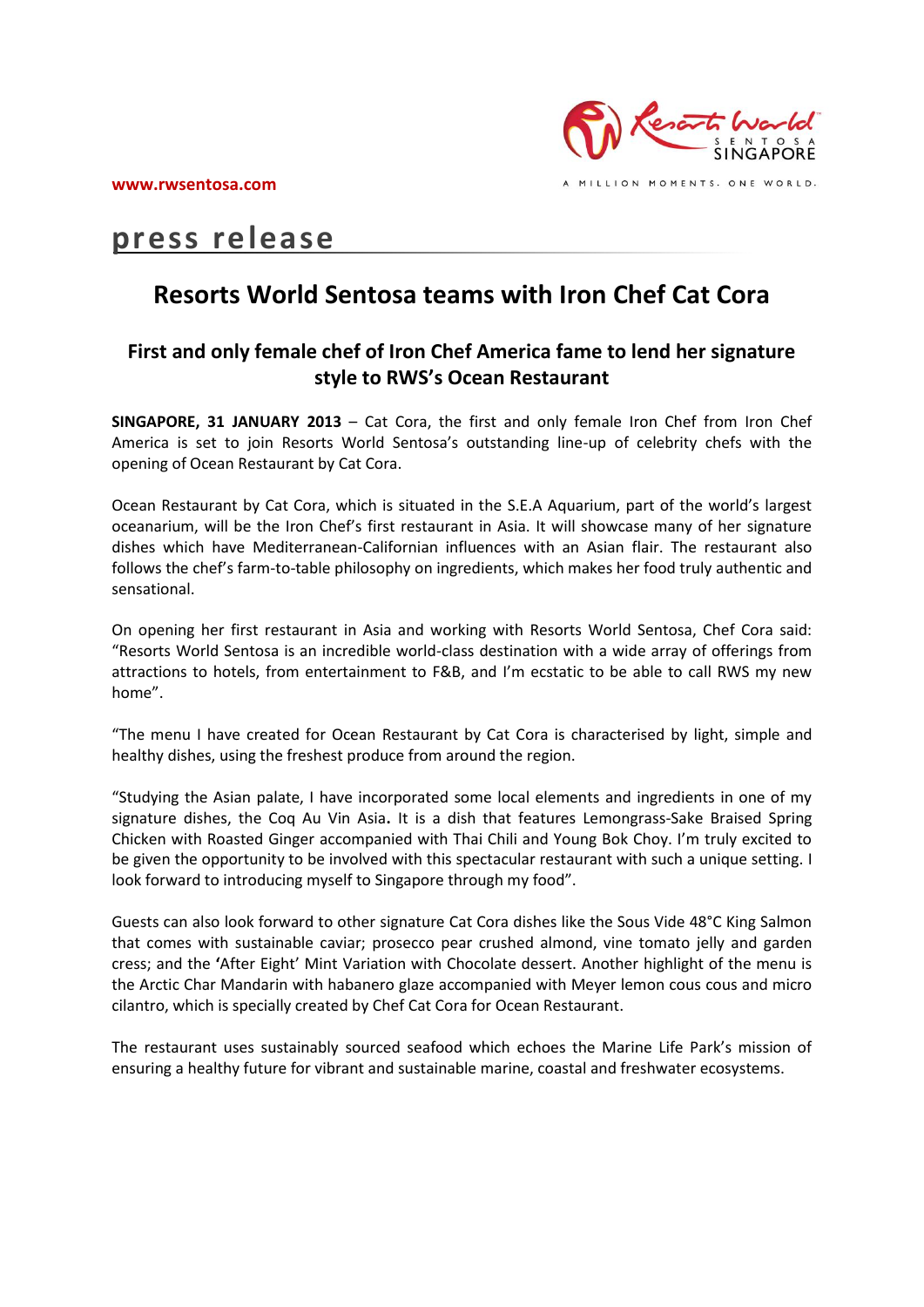"Cat Cora's simple, light and healthy cooking style fits perfectly with what we had in mind for the restaurant. We searched the world for the best dining concepts and chefs to bring to RWS, and Cat Cora is a great addition to our line-up of celebrity chefs. The restaurant will certainly add to the variety of F&B options that we currently offer," said Greg Allan, Resorts World Sentosa's Vice President of Rooms and F&B.

Located inside the S.E.A. Aquarium, alongside the ocean gallery, guests get to enjoy a full view of the marine life whilst eating, creating a truly memorable dining experience. Designed by Sydney-based design firm Diana Simpsons Design, the colours and materials in the main dining room echo the deep sea palette. The underwater theme is reinforced through the midnight blues and design of the carpet which resembles deep sea jelly fish and anemones, the interior lighting domes that are inlaid in pearl shell, the columns in opalescent mosaic tiles, and fabrics that are in shimmery sea foam and deep aquamarine.

Special consideration was taken to ensure all guests in the 63-seater restaurant will have a good view. For instance, the walls above the banquettes have angled mirrors reflecting the aquarium for guests seated facing the opposite direction and dining chairs were custom made with concealed swivel mechanisms so that guests can spin around from all angles to marvel at the marine life.

Ocean Restaurant by Cat Cora is open daily for lunch and dinner from 11am-10.30pm (last order at 10pm). From 2 to 7 February, diners can catch the Iron Chef herself at the restaurant where she will offer a specially created 5-course set dinner menu at S\$158++.

For reservations and enquiries, please call 6577 8888.

 $-$  End  $-$ 

#### **ABOUT RESORTS WORLD SENTOSA**

Resorts World Sentosa (RWS), Singapore's first integrated resort is located on the resort island of Sentosa. Spanning 49 hectares, the resort opened in January 2010 and welcomed over 30 million visitors in its first two years of opening. RWS is home to the region's first-and-only Universal Studios theme park, the world's largest oceanarium – Marine Life Park, the Maritime Experiential Museum, a casino, luxurious accommodation in six unique hotels, the Resorts World Convention Centre, celebrity chef restaurants, a world-class spa as well as specialty retail outlets. The resort also offers entertainment including a resident magical spectacular – *Incanto*, and public attractions such as the Crane Dance and the Lake of Dreams. Resorts World Sentosa is wholly owned by Genting Singapore, a company of the Genting Group.

For more information, please visit [www.rwsentosa.com.](http://www.rwsentosa.com/)

#### **ABOUT CAT CORA**

Chef Cat Cora is widely known as the first and only female Iron Chef America, accomplished author, restaurateur, television host, contributing editor, avid philanthropist, and proud mother of four. Cora is also the first female inducted into the American Academy of Chefs**®** Culinary Hall of Fame.

For more information, please visit [www.catcora.com.](http://www.catcora.com/)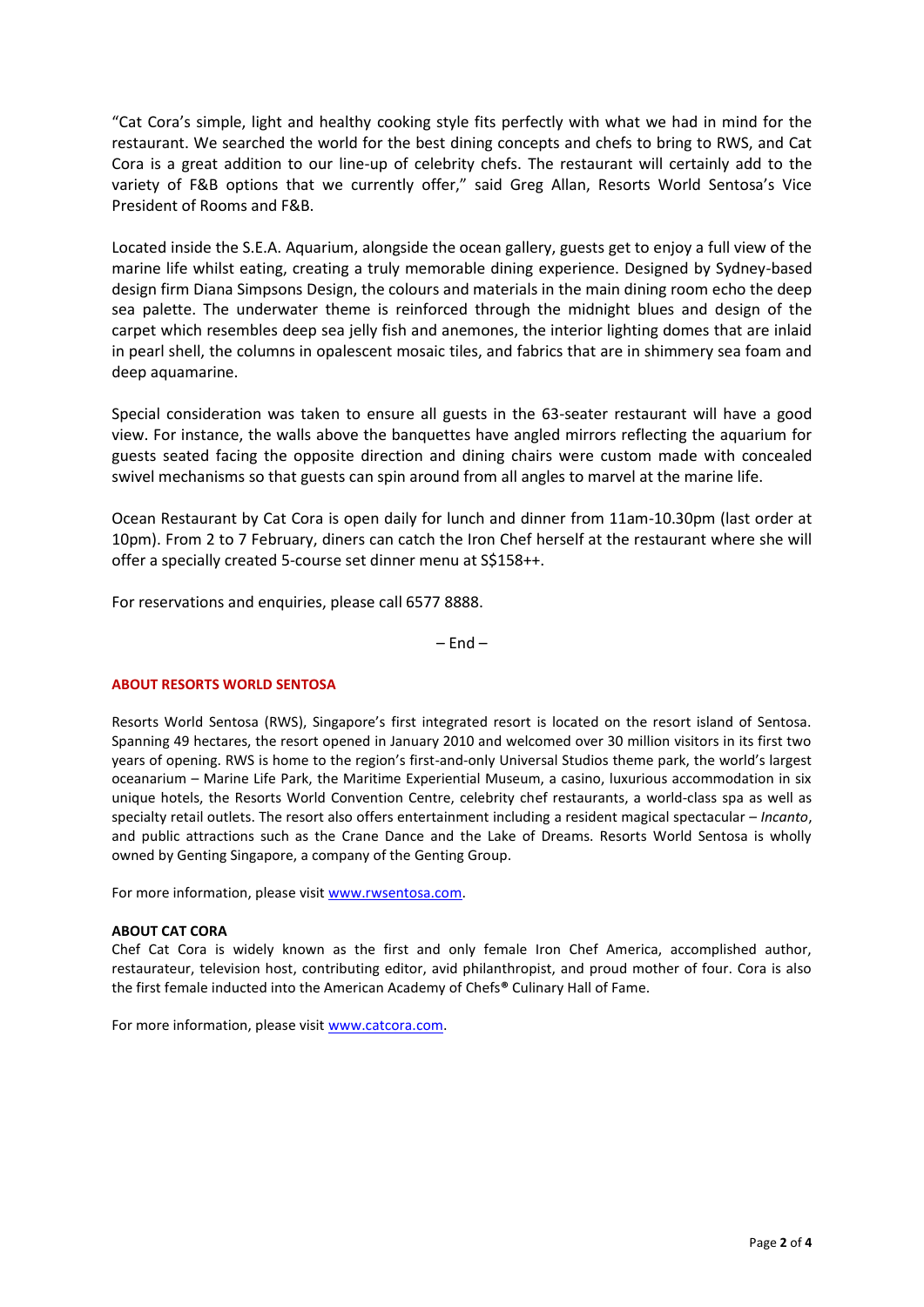#### **DINING AT RESORTS WORLD SENTOSA**

From Michelin-star dining to authentic street hawker fare, Resorts World Sentosa offers guests a wide gamut of cuisine types from around the world to satisfy every palate and budget. With more than 60 food & beverage outlets in one destination, there's never a dull moment when dining at RWS. Within the span of two years, many of RWS restaurants have garnered multiple awards and climbed the ranks of notable restaurant guides, including Asia's authoritative Miele Guide.

#### These include:

Joël Robuchon Restaurant - Best New Restaurant, Tatler's Singapore's Best Restaurants 2012 L'Atelier de Joël Robuchon – Best Dining Experience, Singapore's Experience Awards 2012 Feng Shui Inn –Tiger Beer Best Chinese Restaurant – Fine Dining, Epicurean Star Award 2012 Osia – 3-Stars Award (one of Top 10 Best Restaurants awarded 3-Stars) – Wine & Dine Singapore's Top Restaurant 2012

#### **MEDIA CONTACTS**

#### **Resorts World Sentosa**

Tan Zhi Juan / Lee Sin Yee Tel: + 65 6577 9725 / +65 6577 9769 [zhijuan.tan@rwsentosa.com](mailto:zhijuan.tan@rwsentosa.com) / [sinyee.lee@rwsentosa.com](mailto:sinyee.lee@rwsentosa.com) 

#### **Weber Shandwick Singapore (for Resorts World Sentosa)**  Khushil Vaswani / Danny Cham Tel: +65 6825 8023 / +65 6825 8044 [kvaswani@webershandwick.com](mailto:kvaswani@webershandwick.com) / [dcham@webershandwick.com](mailto:dcham@webershandwick.com)

#### **Note to Editors**

- 1. Please use the following photo captions for visuals.
- 2. High resolution photos can be downloaded from link: [ftp://wswresorts:wswresorts@omaedcftp001.interpublic.com](ftp://wswresorts:wswresorts@omaedcftp001.interpublic.com/) *Username: wswresorts; Password: wswresorts*
- *3.* All photos are to be attributed to: *Resorts World Sentosa elements and all related indicia TM & © 2013 Resorts World at Sentosa Pte. Ltd. All Rights Reserved.*



Ocean Restaurant by Cat Cora



First female celebrity chef, Cat Cora to join RWS's line up of celebrity chefs.